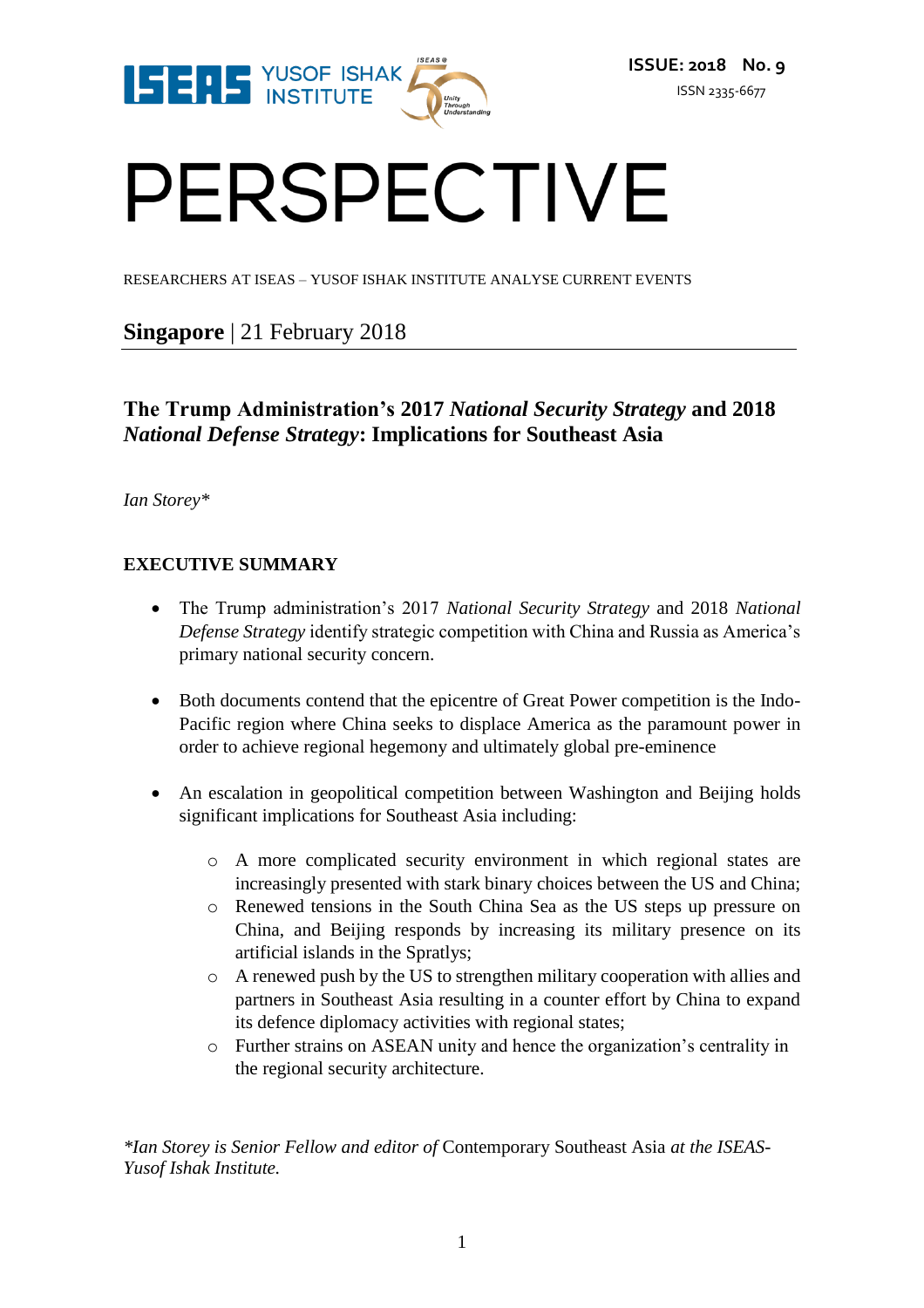

## **INTRODUCTION**

 $\overline{a}$ 

On 18 December 2017, President Donald Trump issued his first *National Security Strategy* (NSS), a congressionally mandated policy document which outlines the administration's national security concerns and the strategies it will pursue to address them.<sup>1</sup> In January 2018, the US Department of Defense (DoD) released the unclassified version of its *National Defense Strategy* (NDS) which lays out the Pentagon's strategic objectives in accordance with the NSS.<sup>2</sup>

Both documents combine elements of traditional thinking in US foreign and defence policies with President Trump's nativist "America First" agenda. The 2017 NSS reiterates the enduring importance of core US interests and values identified in previous national security papers, but also demonstrates a significant shift in strategic thinking. Most notably, the 2017 NSS adopts a more realist, almost Darwinian, view of international politics in the second decade of the twenty-first century. In the Trump administration's view, Great Power competition now poses a far greater threat to American security than terrorism as the two "revisionist powers", China and Russia, "challenge American power, influence and interests" and are working to reshape the post-1945 US-led international order in their favour. The NSS contends that the epicentre of Great Power competition is the Indo-Pacific region where China seeks to displace the US as the paramount power in order to achieve regional hegemony and ultimately global pre-eminence.

The geopolitical implications of the NSS and NDS for Southeast Asia are significant. Because the pattern of interstate relations in Northeast Asia is largely set, any increase in US-China competition is likely to be played out in Southeast Asia where relations between regional states and the Great Powers are more mutable. An intensification of Sino-US rivalry in the region would greatly complicate Southeast Asia's security environment and the foreign policy decision-making processes of regional states, increase tensions in the South China Sea and put further stress on ASEAN unity and hence its centrality in the regional security architecture.

#### **TRUMP'S NSS/NDS AND THE EVOLUTION OF US STRATEGIC THINKING**

According to the 2017 NSS, America lives in an "extraordinarily dangerous world" and faces three main challenges to its national security. The first is posed by China and Russia which "challenge American power, influence and interests" and "attempt to erode American security and prosperity". The second challenge comes from North Korea and Iran, "rogue powers" which destabilize their regions by pursuing nuclear weapons programmes and

<sup>&</sup>lt;sup>1</sup> *National Security Strategy of the United States of America* (Washington D.C.: The White House, December 2017), available at <https://www.whitehouse.gov/wp-content/uploads/2017/12/NSS-Final-12-18-2017-0905.pdf>.

<sup>&</sup>lt;sup>2</sup> Summary of the 2018 National Defense Strategy of the United States of America (Washington D.C.: Department of Defense, January 2018), available at

<sup>&</sup>lt;https://www.defense.gov/Portals/1/Documents/pubs/2018-National-Defense-Strategy-Summary.pdf>.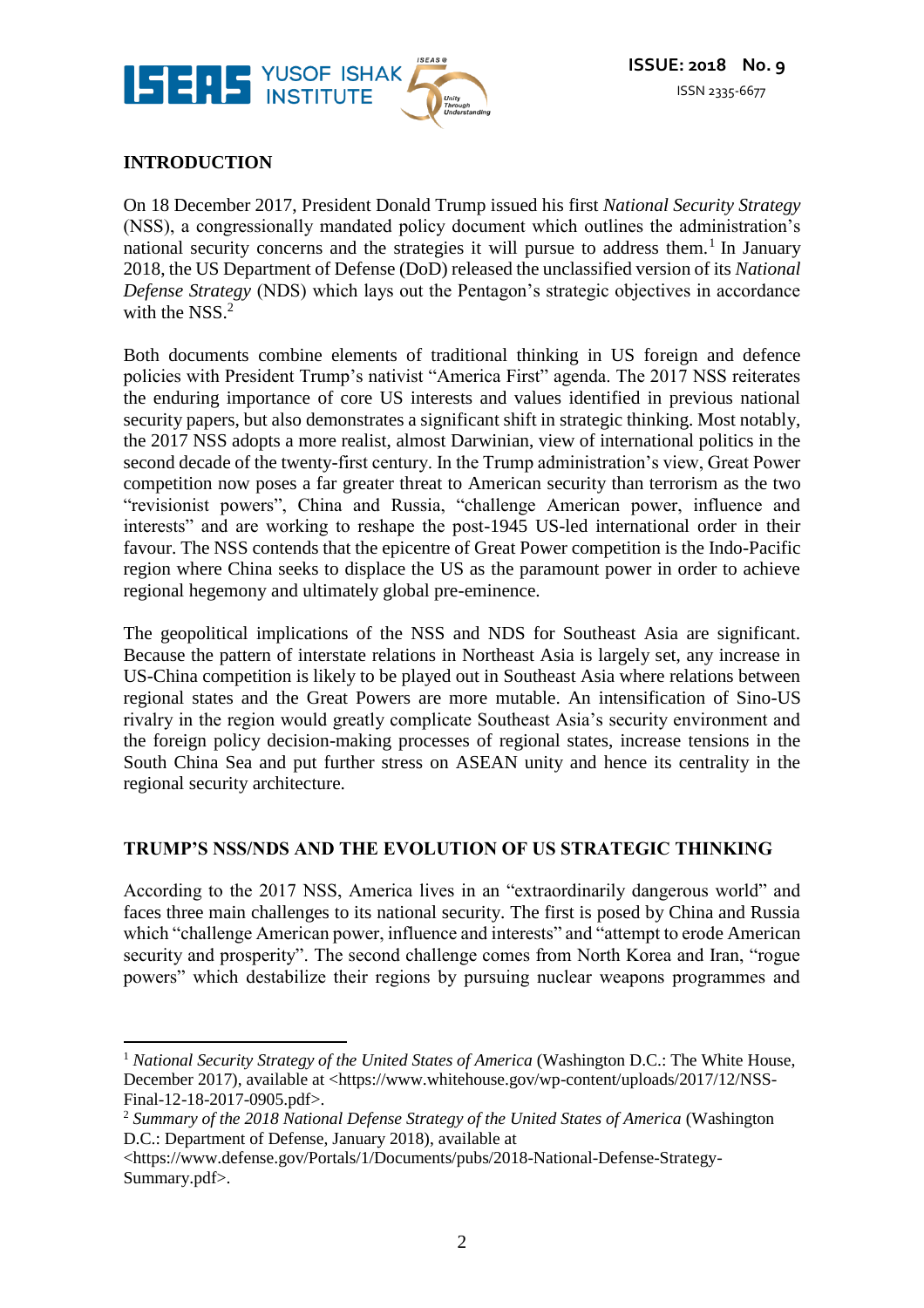

sponsoring terrorism. The third challenge is transnational threats, including "jihadist terrorism" and transboundary criminal organizations.

The 2017 NSS adopts a much bleaker worldview than the Obama administration's national security assessments of 2010 and 2015.<sup>3</sup> According to those documents, the central challenges facing America at the beginning of the decade were: defeating the terrorist group Al-Qaeda; disengaging from the conflicts in Iraq and Afghanistan; and recovering from the 2007-08 Global Financial Crisis. Additional challenges included halting the spread of weapons of mass destruction (especially from North Korea and Iran), global pandemics, cyberattacks and climate change. The 2010 NSS was relatively upbeat in its assessment of Great Power relations, noting that the "specter of nuclear war had lifted", "major powers were at peace", and the US was building "deeper and more effective relationships" with China and Russia. It was only after Moscow's annexation of Crimea in 2014, and China's construction of artificial islands in the contested Spratly archipelago in 2013-15, that the Obama administration's tone hardened. The 2015 NSS described Russia as "aggressive" and expressed concern at China's activities in the South China Sea. But while the 2015 *National Military Strategy* warned of "revisionist powers" it did so without naming them.<sup>4</sup>

In sharp contrast to the Obama administration's assessments of national security, the Trump administration depicts rivalry with China and Russia as the principal challenge facing America today, downgrades the threat posed by terrorism and completely disregards climate change. The 2017 NSS and 2018 NDS explicitly identify China and Russia as "revisionist powers" that seek to undermine the existing world order from within by "exploiting its benefits while simultaneously undercutting its principles and 'rules of the road'", in order to "shape a world antithetical to US values and interests".

In reordering American threat perceptions, the 2017 NSS repudiates 25 years of conventional thinking in Washington: that as the US engaged China, and China became more integrated into the international system, it would liberalize politically and become, in the words of US Deputy Secretary of State Robert Zoellick in 2005, a "responsible stakeholder". In the Trump administration's view, however, US engagement with China and Russia failed to transform those two countries into "benign actors and trustworthy partners" and instead Beijing and Moscow became strategic competitors. And as these two countries modernized their conventional and nuclear forces, America's longstanding military advantages were eroded. According to the NSS, China seeks to turn its armed forces into the "most capable and well-funded military in the world", after America's.

While Russia seeks to restore its Great Power status and establish spheres of influence along its borders in Eastern Europe and Central Asia, the Trump administration views China as America's primary challenge due to its growing economic and military power. Accordingly, the Indo-Pacific—the Trump administration's more expansive definition of the Asia-Pacific to include India—is at the heart of US-China competition over "free and repressive visions of world order". Moreover, the NSS accuses China of seeking to displace the US as regional hegemon and of using economic inducements, influence operations and the threat of

<sup>&</sup>lt;u>.</u> <sup>3</sup> *National Security Strategy* (Washington D.C.: The White House, May 2010); *National Security Strategy* (Washington D.C.: The White House, February 2015).

<sup>&</sup>lt;sup>4</sup> The National Military Strategy of the United States of America 2015 (Washington D.C.: Department of Defense, June 2015).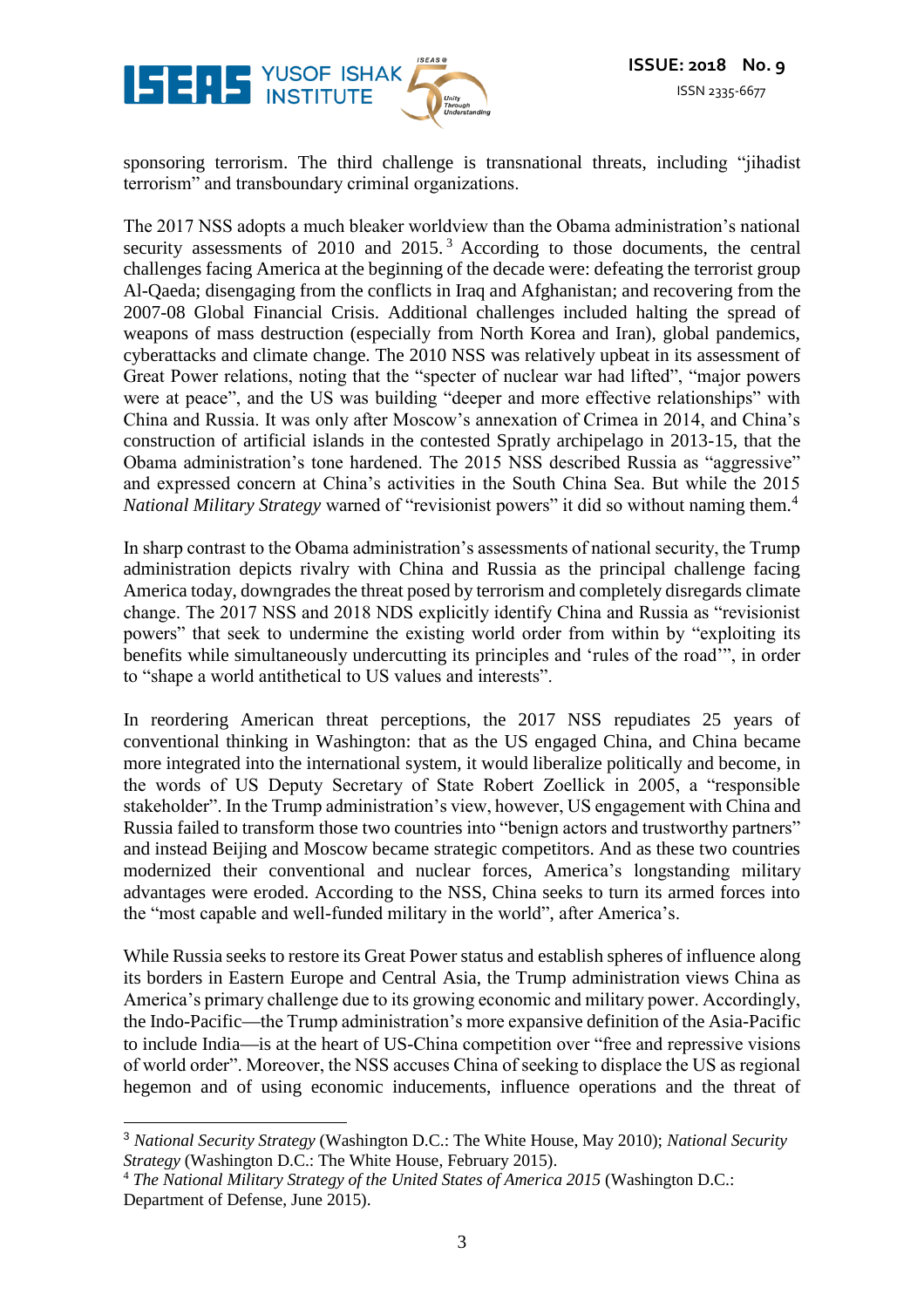

military coercion to create a Sino-centric order in which regional states will be required to "heed [Beijing's] political and security agenda". While the NSS does not, of course, rule out cooperation with China (and Russia), it calls for "cooperation with reciprocity".

In the face of the three major challenges mentioned above, the NSS argues that America must protect and advance four core national interests. First, protect the American homeland by strengthening borders, curbing illegal immigration, defeating terrorism and building a layered missile-defence system. Second, promote American prosperity by rejuvenating the economy and tackling unfair foreign trade practices. Third, preserve "peace through strength" by rebuilding America's armed forces, streamlining DoD's bureaucracy and strengthening relations with allies and partners. And fourth, advance American influence by enhancing America's role in multilateral institutions and championing US values. While the first, second and fourth of these interests were articulated in the Obama administration's national security strategies, the third is a strong echo of the Reagan administration and thus a throwback to the Cold War.

One of the biggest changes between the 2015 NSS and the 2017 NSS is that the phrase "Asian pivot" or "rebalance" is gone, as is reference to the Trans-Pacific Partnership (TPP) which President Trump withdrew America from within days of taking office. Instead the 2017 NSS speaks of a "free and open Indo-Pacific". However, while Trump's Indo-Pacific policy rejects multilateral trade deals, and is light on promoting democratic values and human rights, there is a strong element of continuity with the Obama administration's Asian rebalance strategy in that the 2017 NSS pledges to expand Indo-Pacific alliances and partnerships to create a "networked security architecture capable of deterring aggression, maintaining stability and ensuring free access to common domains".

#### **MIXED RECEPTION**

The NSS and NDS received mixed receptions, both in the US and overseas. One of the main criticisms of the NSS is that it contradicts many of Trump's own views and actions. For example: the NSS criticizes "adversaries" for interfering in America's domestic politics and yet Trump has been loath to rebuke Russian President Vladimir Putin (and even praised US-Russia counter-terrorism cooperation when he launched the NSS); the NSS cites the need to upgrade America's diplomatic capabilities yet the administration wants to cut the State Department's budget by 30 per cent; the NSS talks of America leading multilateral organizations yet Trump has pulled the US out of the Paris Climate Change Agreement and the TPP, and criticized many of the multilateral organizations of which America was a founding member, including NATO, the UN and the WTO. Such contradictions were inevitable given the tensions between the so-called "internationalists" and "America First" nativists in the Trump administration. However, at least in the framing of the NSS, the former seem to have exercised more influence than the latter.

Unsurprisingly, China and Russia responded negatively to both the NSS and NDS. China's foreign ministry called on the US to "stop deliberately distorting China's strategic intentions", abandon its "Cold War mentality" and focus on mutual cooperation with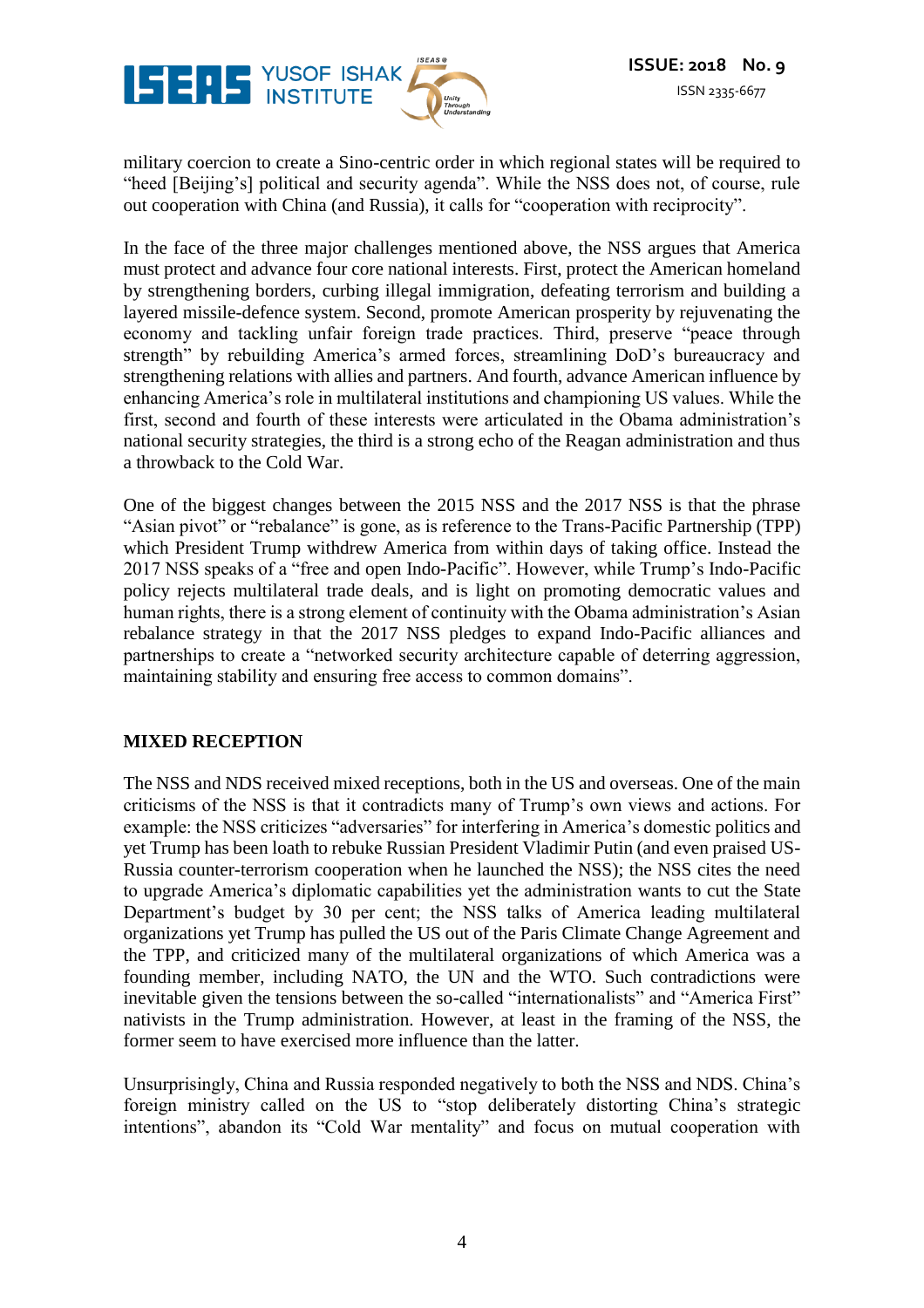

China.<sup>5</sup> China's defence ministry called the NSS "poisonous" for US-China relations.<sup>6</sup> Russia deplored the NSS' "imperialist character" and America's "unwillingness to give up on a unipolar world".<sup>7</sup>

America's allies and partners have been largely silent. However, Australia's defence minister, Marise Payne, said Canberra shared similar concerns to those expressed in the NDS, though Foreign Minister Julie Bishop was keen to point out that Australia did not view China or Russia as military threats.<sup>8</sup>

#### **POTENTIAL IMPLICATIONS FOR SOUTHEAST ASIA**

Four major themes in the NSS and NDS could directly impact the strategic environment of Southeast Asia and the foreign-policy calculations of regional states: first, the prospect of increased Great Power competition, especially between the US and China; second, the impact of Sino-US competition on the South China Sea dispute; third, the Trump administration's commitment to strengthen America's alliances and partnerships; and fourth, the role of ASEAN.

#### *Great Power Competition*

A more competitive dynamic between Washington and Beijing, in which the former seeks to counteract the latter's influence, will complicate the regional security environment and make it harder for Southeast Asian states to balance their relations with America and China. On certain issues, Southeast Asian countries may be increasingly forced into making hard choices between the two countries. Although a quantum of competition among the Great Powers allows Southeast Asian countries to play one off against another and thereby gain economic advantages, overt strategic competition could present regional states with stark and uncomfortable binary choices: America or China.

Any increase in US-China competition is likely to exacerbate Sino-Japanese competition in Southeast Asia and strengthen Sino-Russian relations. The former will be mainly played out in the economic sphere, e.g. competition over high-speed rail projects, while the latter will lead to a strengthening of China's military capabilities as Russia steps up the transfer of advanced defence technology to China.<sup>9</sup> Moscow may also offer Beijing more diplomatic support over the South China Sea.

<sup>&</sup>lt;u>.</u> <sup>5</sup> "Foreign Ministry Spokesperson Hua Chunying's Regular Press Conference on December 19, 2017", available at <

http://www.fmprc.gov.cn/mfa\_eng/xwfw\_665399/s2510\_665401/t1520766.shtml>.

<sup>6</sup> "US report called 'poisonous for US-China relations", *China Daily,* 22 December 2017.

<sup>&</sup>lt;sup>7</sup> "Kremlin dismisses Trump's 'imperialist' security strategy", Reuters, 19 December 2017.

<sup>&</sup>lt;sup>8</sup> "We have a different perspective': Julie Bishop distances Australia from US on China, Russia threat", Sydney Morning Herald, 29 January 2018.

<sup>&</sup>lt;sup>9</sup> See Ian Storey, "The Russia-China Strategic Alignment: Consequences for Southeast Asian Security", *ISEAS Perspective,* #59/2016 (26 October 2016).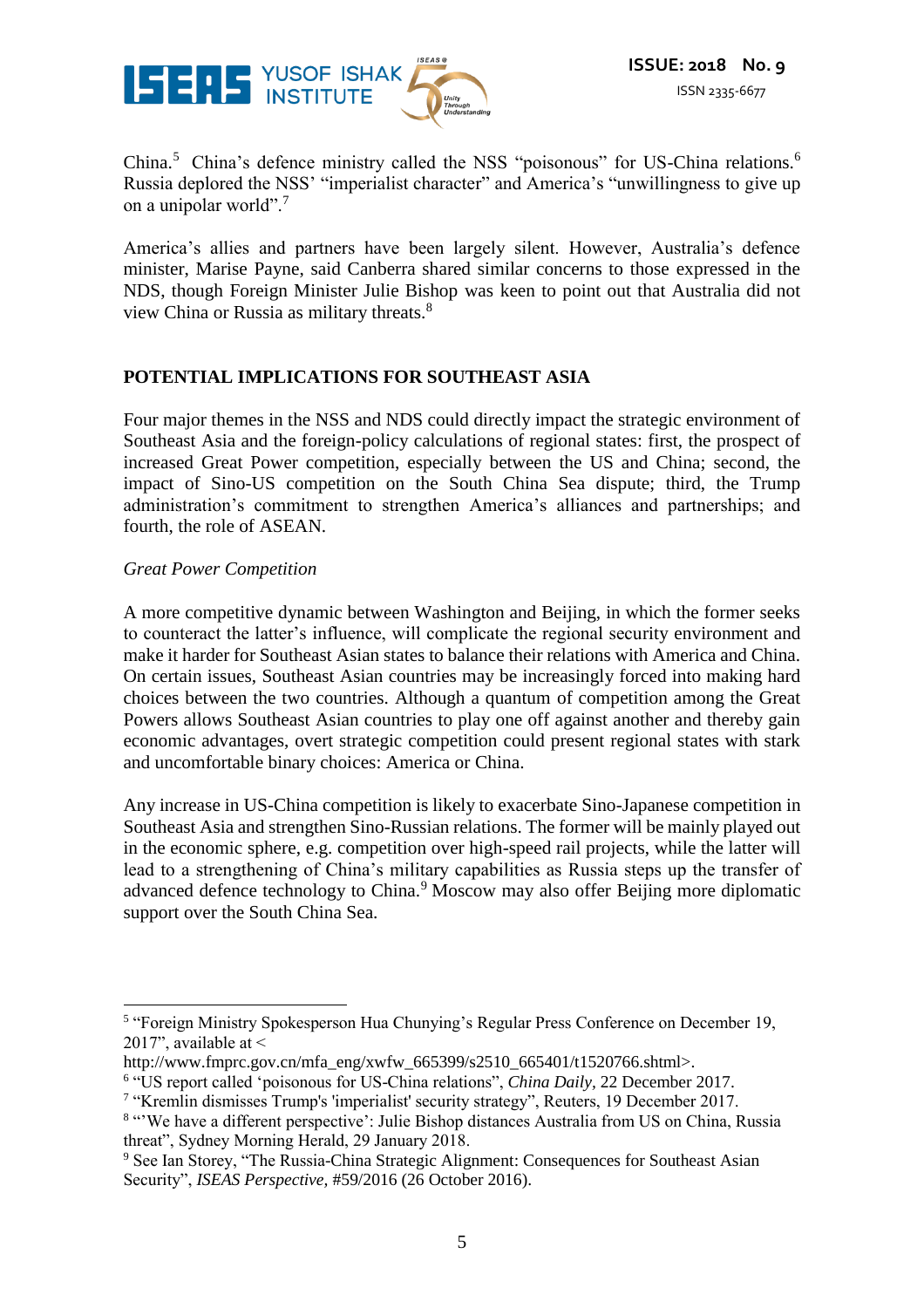

## *The South China Sea Dispute*

The NSS is highly critical of China's construction of military facilities on seven reclaimed features in the Spratly Islands which "endanger the free flow of maritime trade, threatens the sovereignty of other nations and undermines regional stability". The NSS asserts that America will "reinforce our commitment to freedom of the seas and the peaceful resolution of territorial and maritime disputes in accordance with international law", while the NDS highlights the importance of ensuring that "common domains remain free and open".

Washington's criticism of China's activities in the Spratlys, and its commitment to uphold freedom of navigation in the vital waterway, are not new, but the tone of the NSS suggests that the Trump administration may seek to counteract Beijing's assertiveness in the South China Sea. Possible options include increasing the frequency of US Navy and Air Force "freedom of navigation operations" (FONOPs) near and over Chinese-occupied features in the South China Sea. It is unlikely to have been a coincidence that the US Navy conducted a FONOP at Scarborough Shoal (its ninth in the South China Sea since 2015 and the fifth since President Trump took office) on 17 January 2018 just two days before the NDS was published. If the US plans to increase the frequency of FONOPs in the South China Sea, Beijing will respond by increasing its military presence on its artificial islands, and may even adopt a more aggressive approach to shadowing US warships operating in the South China Sea. Either of these responses would generate friction in Sino-US relations and could lead to renewed tensions between China and the Southeast Asian claimants which have been in abeyance since mid-2016.

#### *US Alliances and Partnerships*

As with the Obama administration's "Asia pivot", the NSS and NDS advocate closer security cooperation between the US and its regional allies and partners. On Southeast Asia specifically, the NSS pledges to "re-energize" America's alliances with Thailand and the Philippines (both of which have come under strain in recent years) and strengthen ties with "cooperative maritime partners" Singapore, Vietnam, Indonesia and Malaysia. The NSS also calls for greater law enforcement, defence and intelligence cooperation with Southeast Asian states to address the threat of terrorism.

The NDS recommends greater interoperability between the US military and its counterparts in the Indo-Pacific region to create a "networked security architecture". It goes on to explain that closer defence cooperation will require America to boost arms sales to regional states, increase the frequency, scale and sophistication of combined military exercises (including US-led multilateral exercises such as the annual Cobra Gold exercises in Thailand), help countries improve their maritime domain awareness (MDA) capabilities and preposition military equipment overseas.

Southeast Asia has already had a foretaste of the Pentagon's push to improve military ties with regional states. Within weeks of the NDS' release, US Defense Secretary James Mattis had visited the two most important countries in maritime and mainland Southeast Asia respectively: Indonesia and Vietnam. Top of Mattis' agenda was broadening and deepening military-to-military engagements with those two countries, both of which are parties to the South China Sea dispute and which, to varying degrees, have been subject to coercion from China. In Jakarta, the two sides discussed the full resumption of military training between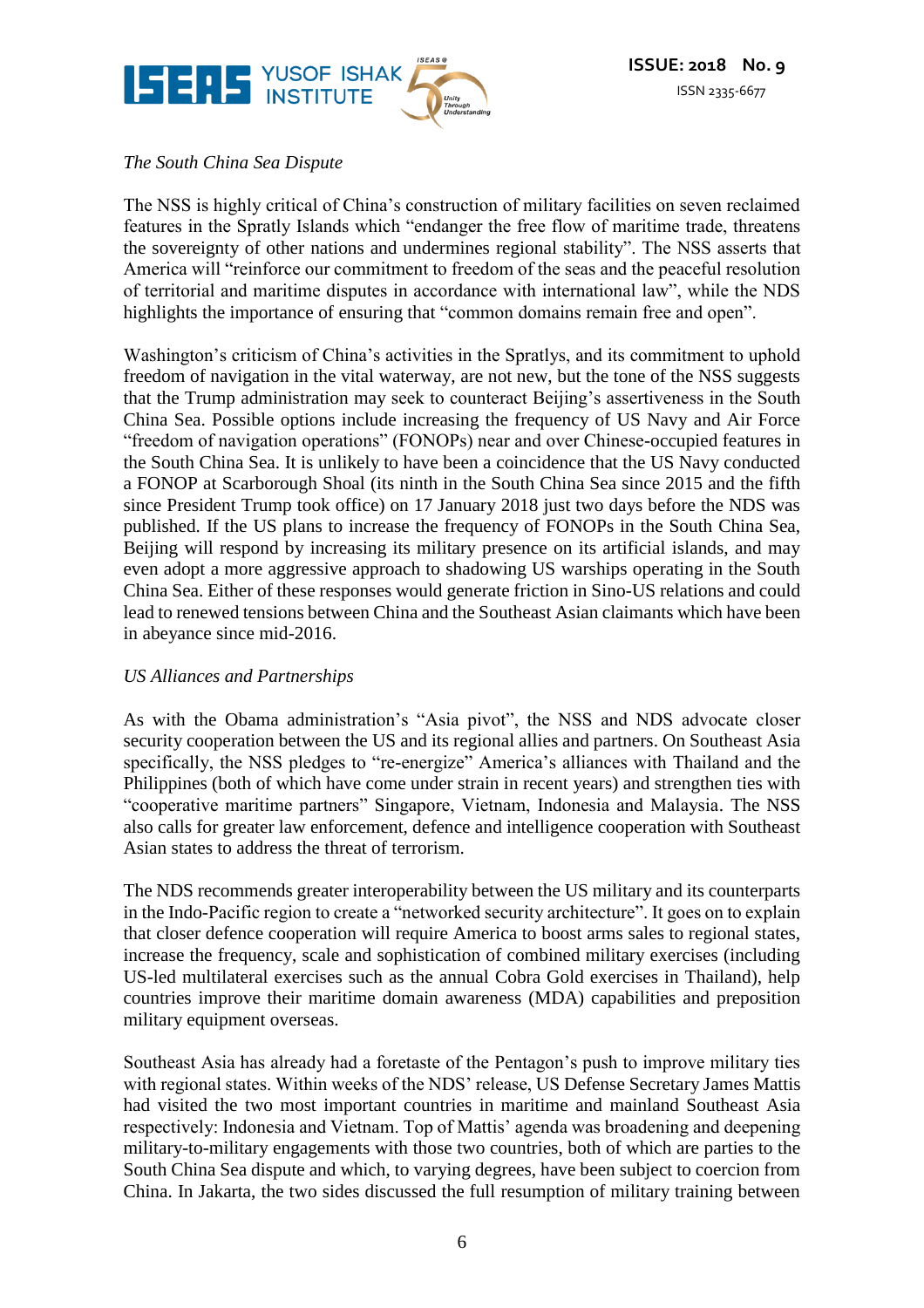

US and Indonesian Special Forces, further sales of US F-16 fighter jets to Indonesia, counter-terrorism cooperation and improving Indonesia's MDA in an area off the Natuna Islands which overlaps with China's so-called nine-dash line.<sup>10</sup> In Hanoi, Mattis discussed the South China Sea dispute with Vietnamese leaders and closer defence cooperation, including a visit by a US aircraft carrier to Da Nang in March, the first such visit since the end of the Vietnam War.

Mattis' trip was followed by US Ambassador Tina Kaidanow, Principal Deputy Assistant Secretary, Bureau of Political-Military Affairs, who visited Vietnam in late January to hold bilateral security talks. Kaidanow reportedly discussed US arms sales to Vietnam to improve the country's military capabilities but also reduce the influence of Russia which has been Vietnam's primary supplier of military equipment since the Cold War.<sup>11</sup> In another sign of America's intention to increase its military presence in the Indo-Pacific, the *Wall Street Journal* has reported that the Pentagon is considering deploying heavily-armed and mobile Marine Expeditionary Units to train alongside regional militaries.<sup>12</sup>

While some Southeast Asian states will welcome the prospect of closer military cooperation with America, others may be more hesitant for fear of being perceived by China to be participating in a US-led containment strategy. In response to US efforts to increase interoperability with Southeast Asia militaries, China will look to expand its defence diplomacy activities in the region, including port visits, combined exercises and arms sales.

#### *The Role of ASEAN*

Although the NSS refers to ASEAN (together with APEC) as a "centerpiece" of the Indo-Pacific regional architecture, it does not discuss how the US can strengthen relations with the regional organization or what the role of ASEAN-led forums should be in the age of Great Power competition. In an era of escalating US-China rivalry, ASEAN unity will likely come under increasing strain—particularly over the South China Sea dispute—which undermines the organization's ability to speak with one voice and exercise centrality in the regional security architecture.

#### **CONCLUSION**

America's national security and defence strategies invariably undergo significant revisions due to new developments in international politics during the term of a sitting US president. Accordingly, the national security concerns and mitigation strategies outlined in the 2017 NSS and 2018 NDS could change over the next three years. Nevertheless, both policy documents are probably correct in anticipating greater geopolitical and geoeconomic rivalry between the United States and China (and between the US and Russia), at least in the near to mid-term future. A more competitive relationship between Washington and Beijing will greatly complicate Southeast Asia's strategic environment and the foreign-policy decision-

<sup>&</sup>lt;u>.</u> <sup>10</sup> "US backs Joko Widodo bid for regional maritime power", *The Australian*, 24 January 2018.

<sup>11</sup> "US looks to increase weapons exports to Vietnam, decrease Russian influence", *Defense News*, 7 February 2018

<sup>12</sup> "U.S. Considers Boosting Asia Forces with Special Marine Units", *Wall Street Journal*, 9 February 2018